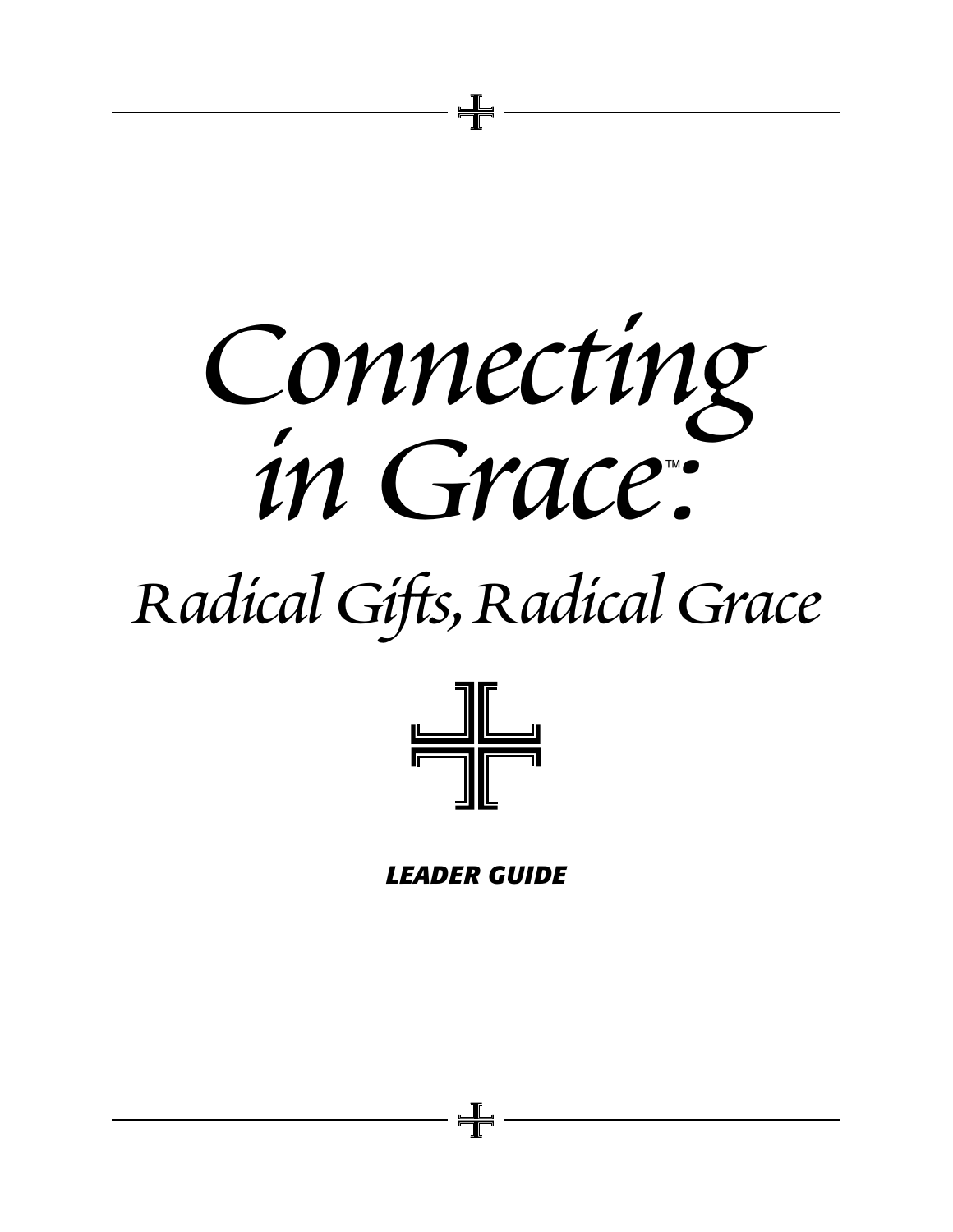# *Ordinary Days*

# *Gathering In (10 minutes)*

*Welcome people; be sure that everyone has a nametag. Introduce people to each other, provide treats, and give everyone a few minutes to get settled.* 

*If members of the group do not know each other, this gathering time may be shorter than those of subsequent sessions. (More specific suggestions for how this can be facilitated appear in the Introduction to the Leader Guide.)*

# *Theme*

*You may want to either read this or paraphrase the theme and purpose before posing the opening question.*

Remember when you were a child and it seemed like forever until Christmas or your birthday would come? Many of us act in much the same way as adults. We look forward to the big life events, such as graduations, weddings, vacations, and the birth of a child or grandchild. It's easy to see God's love and creative power as we watch a sunset, or sing "Happy Birthday" to a beloved child, or watch dear friends unite their lives in marriage. But sometimes it's easy to forget that our lives are



*<sup>I</sup> <sup>S</sup> <sup>S</sup> <sup>U</sup> E*

*How do we* 

*find God in the simple,ordinary days of life?*

*L I F μ* 

really lived in the days between those special days. However, God is present with us each and every day of our lives. I remember driving to work one day. I was not in a particularly good mood when, all of a sudden I noticed some flowers growing by the side of the highway. For a few moments, I was inexplicably filled with joy! As I drove down the road, I was aware of that gift of a moment of grace in an otherwise ordinary day. I wondered, "How many of those moments have I missed throughout my life?"

The purpose of this opening session is to help us recognize that God is present each day of our lives. How can we be more aware of God's presence and rest in the knowledge that, even when we don't think anything remarkable is happening, God is actively at work? How do we teach ourselves to notice the rhythm of our days and to look for ways that God may surprise us with God's presence?

*As the group moves through the session, encourage members to explore on a deeper level what this means for their faith walks.*

# *Opening Question (10 – 15 minutes)*

*Use one or a combination of questions to open.*

- What's the best surprise that you ever had? What made that surprise particularly memorable?
- Tell about a simple pleasure in your life. What makes it joyful for you?
- What makes an ordinary day an extraordinary one for you?
- In what tangible ways do you experience grace in your ordinary day-to-day, walking-around life?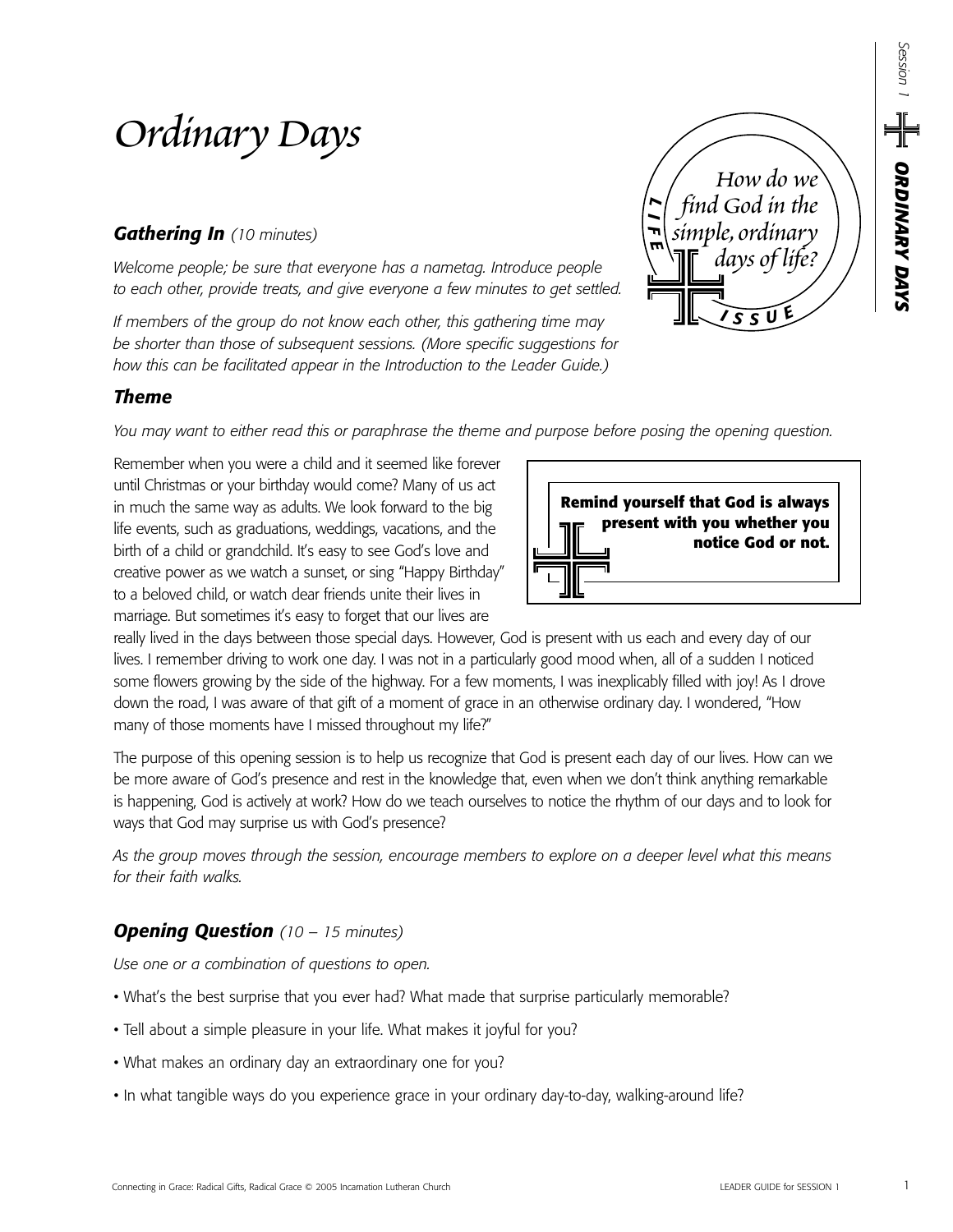# *Opening Prayer (1 - 2 minutes)*

#### *Read the following prayer.*

Gracious God, thank you for being present with us not just for the joyous events, but throughout the confusion, doubt, and even anger of our ordinary days. Forgive us for not noticing you. Open our eyes so that we don't miss the moments of grace in the ordinary days of our lives. Help us to patiently watch for signs of your love in our lives. Help us to love you with our whole beings and to love each other as you have loved us. Be present in our conversation today. Amen.

# *What does the Bible say? (20 minutes)*

*Read the following passages together or ask members of the group to read the passages while the other group members follow along.* 

*Briefly introduce the reading, "On a day like any other normal day, Jacob sets off on a journey that he may have made many times. When night falls, he settles in to sleep on the ground, never imagining that God will speak to him through his dream. Like Jacob, how many times do we not realize that God is in this place? How often do we look for fantastic signs and wonders, not realizing that God is active in our lives whether we recognize it or not?"*

#### **Genesis 28:10-17**

<sup>10</sup>Jacob left Beer-sheba and went toward Haran. <sup>11</sup>He came to a certain place and stayed there for the night, because the sun had set. Taking one of the stones of the place, he put it under his head and lay down in that place. 12And he dreamed that there was a ladder set up on the earth, the top of it reaching to heaven; and the angels of God were ascending and descending on it. 13And the LORD stood beside him and said, "I am the LORD, the God of Abraham



your father and the God of Isaac; the land on which you lie I will give to you and to your offspring; 14and your offspring shall be like the dust of the earth, and you shall spread abroad to the west and to the east and to the north and to the south; and all the families of the earth shall be blessed in you and in your offspring. <sup>15</sup>Know that I am with you and will keep you wherever you go, and will bring you back to this land; for I will not leave you until I have done what I have promised you." <sup>16</sup>Then Jacob woke from his sleep and said, "Surely the LORD is in this place—and I did not know it!" 17And he was afraid, and said, "How awesome is this place! This is none other than the house of God, and this is the gate of heaven."

*Briefly introduce the reading, "This famous passage relates the call of Moses and reminds us that God sometimes uses ordinary things, like fire, in extraordinary ways to accomplish extraordinary things. It also reminds us that any place where we are gathered together in the presence of God, even this place right now, is holy ground."*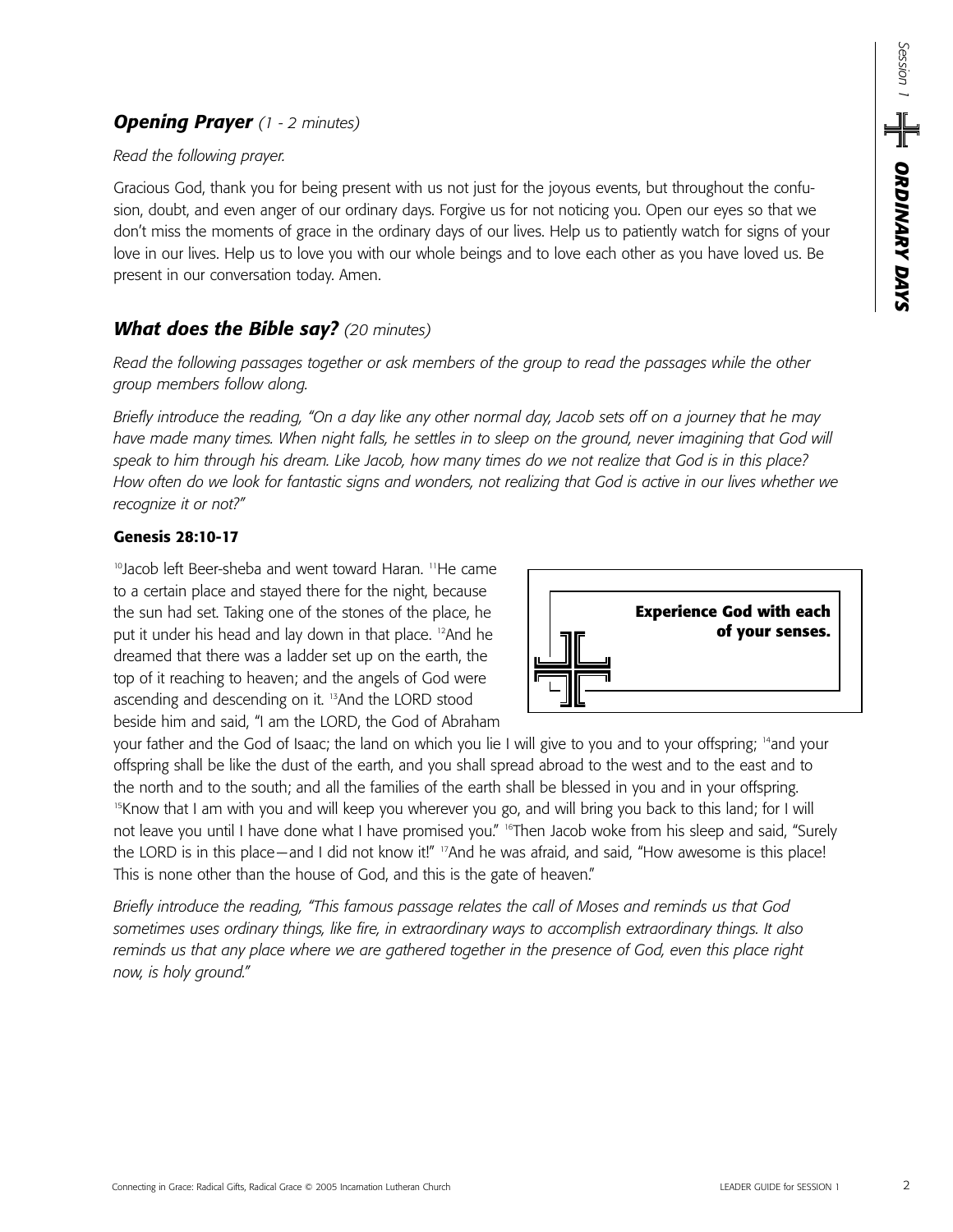#### **Exodus 3:1-6**

1 Moses was keeping the flock of his father-in-law Jethro, the priest of Midian; he led his flock beyond the wilderness, and came to Horeb, the mountain of God. 2 There the angel of the LORD appeared to him in a flame of fire out of a bush; he looked, and the bush was blazing, yet it was not consumed. <sup>3</sup>Then Moses said, "I must turn aside and look at this great sight, and see why the bush is not burned up." 4 When the LORD saw that he had turned aside to see, God called to him out of the bush, "Moses, Moses!" And he said, "Here I am." 5 Then he said, "Come no closer! Remove the sandals from your feet, for the place on which you are standing is holy ground." 6 He said further, "I am the God of your father, the God of Abraham, the God of Isaac, and the God of Jacob." And Moses hid his face, for he was afraid to look at God.

#### **Think About…**

*Provide a lead-in to the discussion, like "Before we look at what others have to say about these verses, let's take a few minutes to talk about our own interpretation."* 

- What promise did God make to Jacob? How is that same promise relevant for us today? What are some of the things that God promises to each of us? (Genesis 28)
- When have you had the sense that you were standing on holy ground? How or why did you recognize that situation as holy? (Exodus 3)
- Can you recall a time when you were surprised by God's presence in your ordinary activities? How did you sense God's presence? (Genesis 28, Exodus 3)
- What response did Moses and Jacob have to God? What does that tell us about them? What do you imagine your response would be if you suddenly found yourself in God's presence or heard God's voice? (Genesis 28, Exodus 3)

# *What do others say? (40 minutes)*

*Read the following reflections together or ask members of the group to read a paragraph while the other group members follow along.*

I have a friend in Iringa, Tanzania, whose name is Pastor Koko. He is the pastor of Incarnation's partner congregation, Mkwawa Lutheran Church. He says that one night he heard the voice of God—out loud, not just in his head. He says he actually heard it twice that night. The second time his brother also heard it. I have no reason to doubt my friend. That night, God's voice called Pastor Koko in an extraordinary way to become a pastor.

| <b>Transform ordinary tasks into</b><br>opportunities for prayer. |  |
|-------------------------------------------------------------------|--|
|                                                                   |  |

I have never heard the voice of God speak to me out loud. That's not to say that God hasn't spoken to me. I believe God speaks to us a lot. Unfortunately, I also believe that we often miss God speaking to us because we're too busy or too distracted to pay attention. We keep expecting God to speak to us in extraordinary ways, like from a burning bush, or a vision in our dreams, or even out loud. When, in fact, God speaks to us more often in seemingly ordinary ways on what we believe are just ordinary days.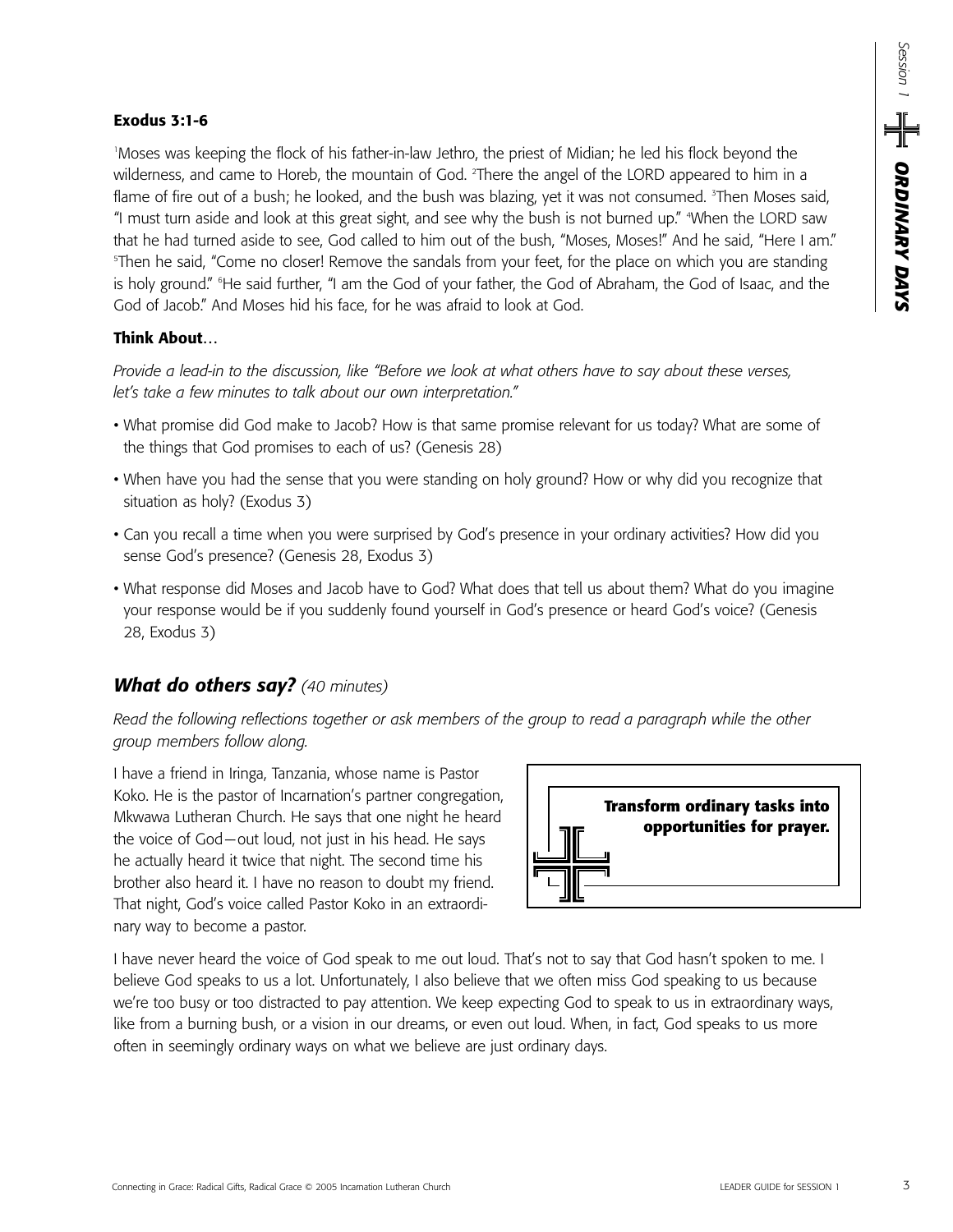God speaks to us through people—ordinary people in ordinary places such as home, work, the store, the coffee shop, or the neighborhood. God speaks to us through ordinary things such as nature, a book, a movie, or a picture. God speaks to us through our thoughts, our memories, or our feelings. God certainly speaks to us through the Bible. We just need to pay attention. We need to look beyond just what we see and learn to look for God's everyday incredible activity all around us. Life is much more than just what we see.

One of the reasons to gather together with others in a small group like this is to have the chance to discuss and pray with others and to ponder how God may be speaking to you and to others. God often speaks most clearly to us as we are in community. We need the help of others to test whether what we are hearing is God speaking, or perhaps just our imaginations or wishful thinking. We need the help of others to try and figure out those places and ways that God is speaking to us.

We are surrounded by God's holy activity every day. God called to Moses out of a burning bush. A bush that perhaps Moses had walked by many times before as he went about his day-to-day work of watching over his father-in-law's sheep. Notice that God doesn't begin to speak until Moses actually stops and goes over to the bush to see what is going on. Once he stops, God speaks: "Come no closer! Remove the sandals from your feet, for the place on which you are standing is holy ground." We are standing on holy ground all of the time. Every day is holy, all ground is holy, because God is already present at all times and in all places, making them holy. We just need to learn to stop and pay attention to those places and people from which God is calling to us.

As a follower of Jesus Christ, I don't believe that there are such things as ordinary days. Jesus came to bring us life, abundant life each and every day. That is not ordinary. That is incredibly extraordinary. We have a relationship with the God of the Universe. We have the power of that God already at work within us. Our lives are more than only what we can see around us. As some of my favorite verses from the book of Ephesians say, God can accomplish abundantly far more than all we can ask or imagine. We can't even imagine what God is already accomplishing in us, through us, and around us. We are given the privilege and the responsibility to spread the Good News of God's love in Jesus Christ everywhere we go in our world. We are given power by God to make a different world, to play our part in bringing about God's kingdom in this world. How can that be ordinary?

In keeping my eyes open to God's activity in "ordinary days," I have found it helpful to say a simple prayer before my feet even hit the ground in the morning. "God, this is your day, this is your world. Help me to be open to see you today in everyone I meet and everywhere I go. Speak and help me to listen. Amen."

We are standing on holy ground. Make some time to stop, take off your shoes, and listen to God speak. God is speaking. We just need to listen.

#### **Reflections from** *Alive Now:*

"A state of mind that sees God in everything is evidence of growth in grace and a thankful heart."

Quote by Charles G. Finney, from *Alive Now,* March/April 2005 (Nashville: The Upper Room, © 2005), page 5.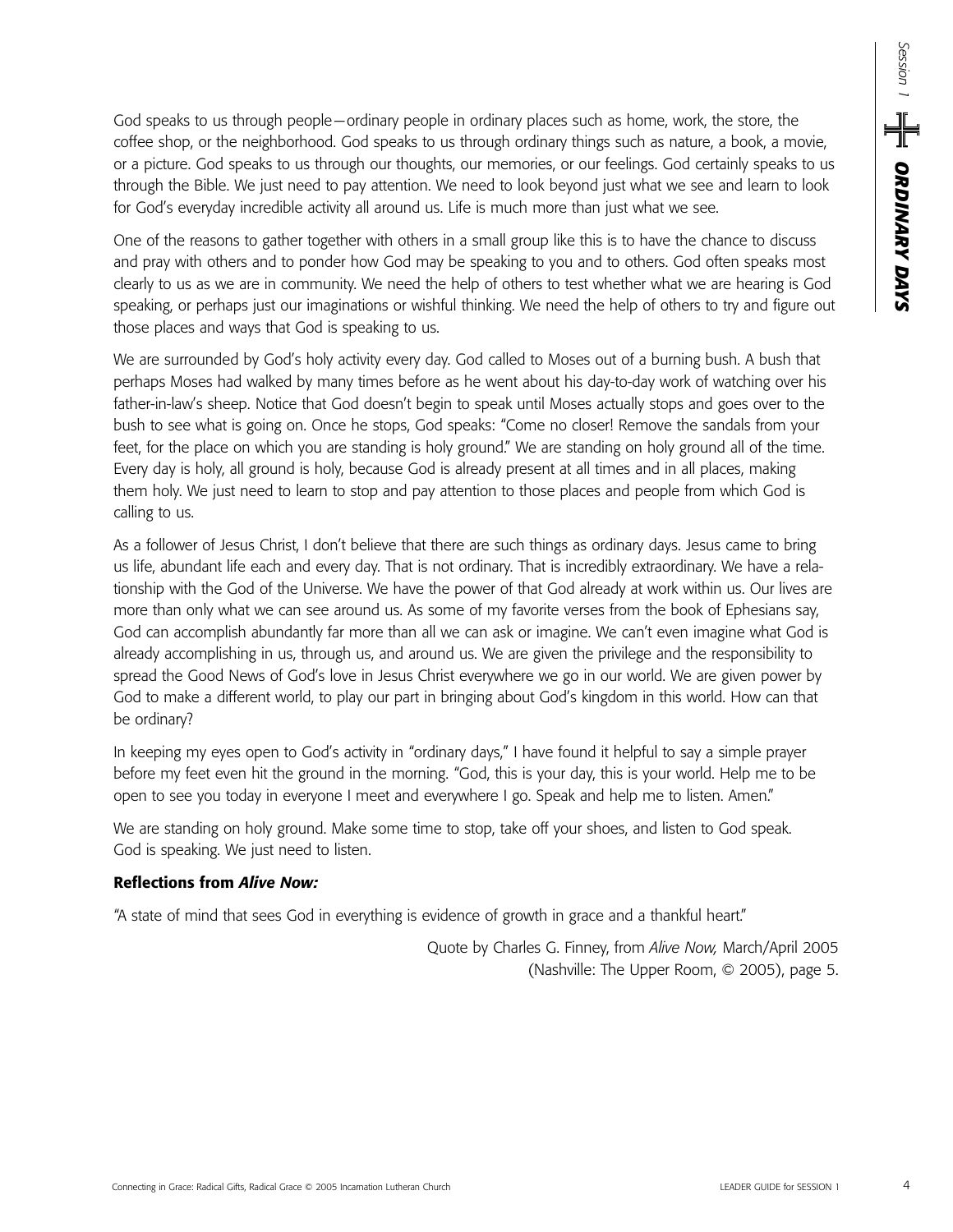#### **Think About…**

*Groups that have been together for one or more years may want to use the questions with* 

- Why do we so often miss the "God moments" in our lives? How can we look beyond the mundane aspects of our lives to see the moments of grace where God is active and present in our lives and in the world each day?
- Does having faith help us to be more aware of how God acts in our daily lives? What gets in the way of seeing God's activity or God's gifts in our lives?
- What are some of the simple blessings or gifts that God gives us that remind us of God as our creator, savior, and comforter?
- In the first reflection, the writer raises the question of how we know whether it's God or our imaginations or wishful thoughts speaking to us. What are some ways that you distinguish whether you're hearing from God or your own thoughts or imagination? How have others been helpful in making this distinction?
- When or where do you feel closest to God? What are some of the many ways that God comes to you so that you suddenly become aware of God's presence?
- When is it hard to imagine that God might be present? Even in those times, how might God be working in your life or the life of someone else?
- **Do** you think of God's presence as gift and grace or as something else (fear, awe, intrusion, punishment, guidance, shoulds and ought tos)?
- **Where are the places in your life where you feel you are standing on holy ground? What do you feel in those** places? How do you respond?
	- Do you expect to see a sign of God in each day or does it come as a surprise to you? When have you been surprised?
- **Some people believe that God is completely in control of each moment, others believe that God is present,** but gives people much more freedom. Where are you on this continuum?
- **Tell about a time when someone else has pointed out God's presence for you when you were not able to** see it.
	- What does the phrase "radical gifts radical grace" bring to mind? What most excites you about this faith study? What most concerns you as you begin this faith study? What gifts do you bring to the group as we all seek to explore God's radical gift of grace in our lives?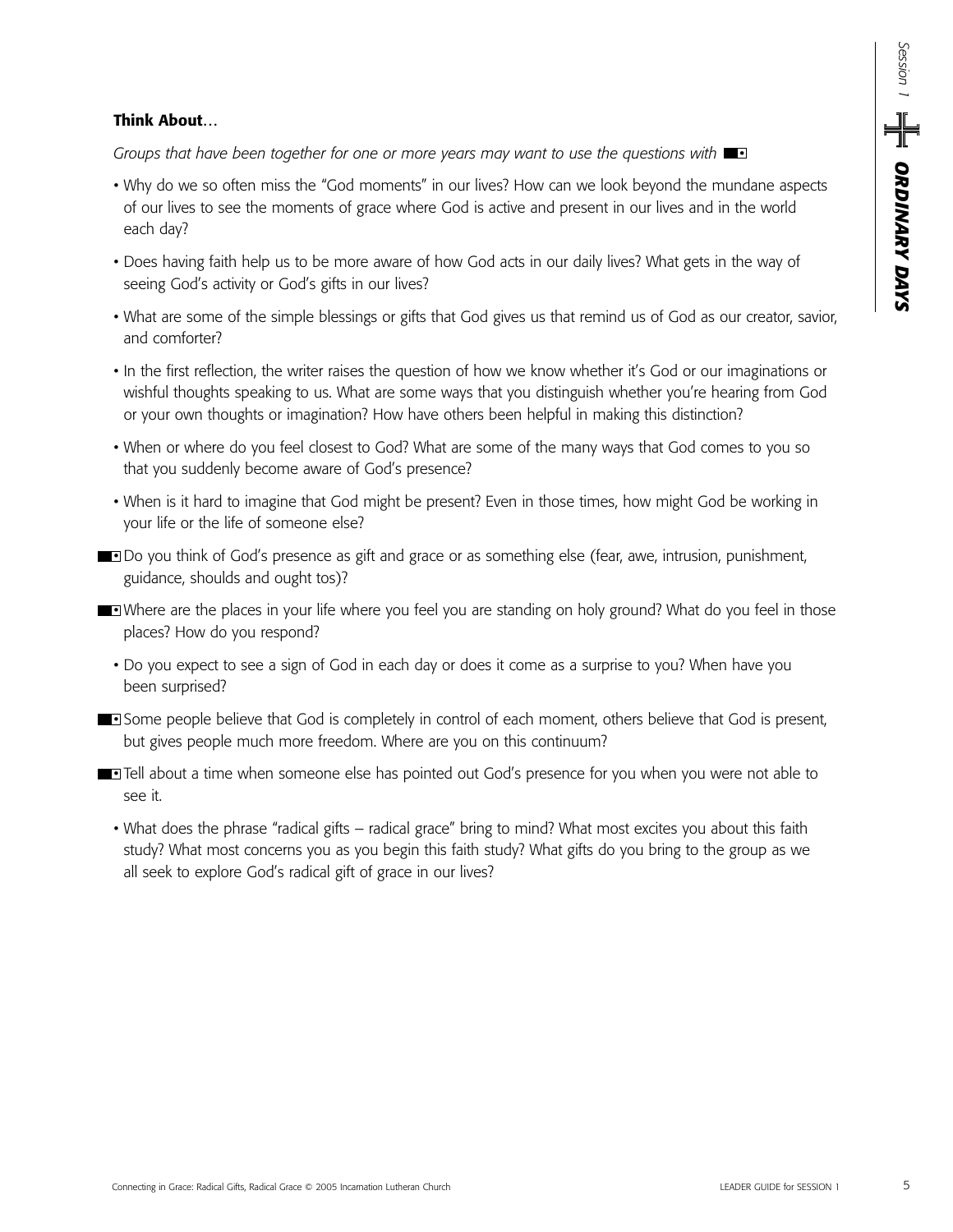# *Developing Your Group Covenant (20 minutes)*

*At this point in the evening, take time to develop your covenant for the coming year. It provides a wonderful time to begin connecting with the members of your group as you determine how you will interact with each other over your time together. See the section on Developing Your Group Covenant in the Introduction of this Leader Guide for more hints, as well as a sample covenant.* 

*Introduce the purpose of a covenant and briefly go over the items typically included in a covenant. Then discuss what your group would like to include in their covenant. You can start by suggesting one item, then let the group members suggest things that they think should be included. Develop a draft at this session. Ask the group members to think about the draft over the next month and formalize the covenant at a future session.*

## **Purpose of Small Group Covenants**

Covenants function as a road map for the group by laying out plans and setting expectations about how group members will interact with each other. Anyone who has ever taken a trip to a new place knows that having a good map (and a person who can read it!) simplifies the trip and helps ensure that the travelers will arrive at their destination while seeing the best sights along the way. A covenant provides some road signs and mile markers that help your group stay on track. It clarifies the expectations each member has for the group's destination and for the road trip along the way.

## **What's a covenant?**

A covenant is a promise that people in a group make to each other. In the Bible, God made covenants with Adam and Eve, Noah, Abraham, Moses, and many others, including us. Small group covenants typically include the following:

- The **group purpose** or **mission statement** explains **the destination** of the gathering. Some examples are, "To get to know one another and experience a sense of community" or "To learn about God's grace." There are typically three to five statements of purpose.
- The **group values** outline **the route the group will take** in terms of expected behaviors. Some examples of things that other groups have included in their values are, "We will hold things said in this group in confidence." "We'll make attending the meetings a priority in our lives." "We will value the contributions of each person by listening and not interrupting when another person is talking." There can be as many values as you want; however, if you have 20 statements, you may have trouble remembering them!
- **Group arrangements (our itinerary)** simply state when, where, how often, and for how long the small group will meet. "We will meet every third Thursday from 7:00 p.m. to 9:00 p.m. in Adult Room A at Incarnation."
- A list of **group members,** including phone number and e-mail, if appropriate, helps us keep track of **who is on the trip!**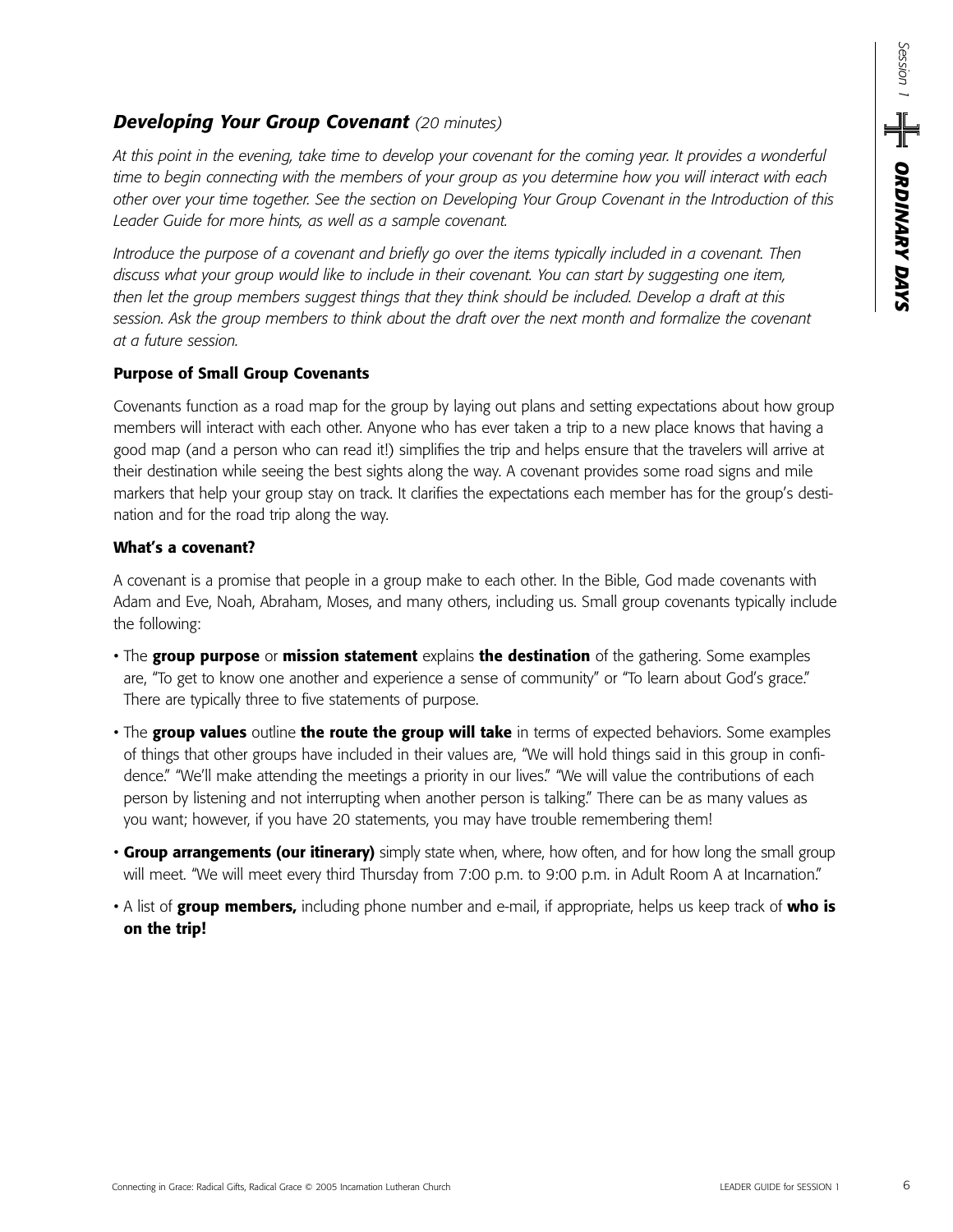# *What's my response?*

*Point out this section to the small group. Read through the choices as a group and ask members to choose an activity that they would like to try for the month ahead. Group members don't need to choose the same* response. Members may talk about their response and how they used it through the month at the next *session, if they wish.*

Many of us speed through our daily lives oblivious of the ways that God is present to us in grace and love. This month, pick one or two of the following activities to remind yourself that God is always present with us whether we notice God or not.

• Make a list of some of the tasks that you perform on a daily basis, such as taking a shower, brushing your teeth, turning on a light, stopping at a stop light, drinking a glass of water, etc. Think about ways that you can transform these tasks into opportunities for prayer. For example, you can express your thanks to God for your baptism as you shower. In the quiet times of the day, ask for wisdom to slow your life to provide more opportunity for prayer and



meditation. Use these daily tasks as reminders to pray or be present to God. At the end of the month, reflect on how this prayer time has changed the way you perceive these activities.

- Experience God with each of your senses. During one day, resolve to savor every bite of what you eat and, as you eat, thank God for the gift of nourishment. On one day, find something in nature that you love to look at. It could be a shell, a leaf, flower, rock, tree, frog, or your dog! Take time to really look at it in detail and marvel at how God has put the world together! Pick a quiet time and listen to all the sounds around you, then make a list of what you have heard. As you listen to your breathing, thank God for your life. Look at your hands, noticing all of their unique features, such as bumps, lines, calluses, the shape of your fingernails. Thank God for the ability to serve as God's hands in the world.
- Spend an evening doing something that you have wanted to do for a long time. The next day, or shortly thereafter, review the activity. How did engaging in that activity make an ordinary day special?
- Spend time each morning in prayer or reading a devotion. Start your day with the ritual of asking God to show you gifts and grace and God's presence. Starting your day with this attitude of openness will make you more aware of how to look for God's activity in your life throughout each day.
- Rent the movie *A River Runs Through It.* As you watch the movie, think about how the author portrays the ordinary pastime of fly-fishing as a means of grace. Think about the means of grace that are present in your life as a result of your gifts and talents or as a result of your relationships with friends and family.
- Visit someone in a nursing home or a memory care center. Take time to have a good conversation with this person. You may be the moment of grace in someone's very ordinary day.
- Write examples of how God has been gracious to you and to your family. Include how God has shown God's grace through others.
- Practice random acts of kindness to help spread God's grace throughout our community.
- Go on a walk. Move at a leisurely pace and notice all the signs of God's creative activity. Take time to look carefully at several flowers, trees, insects, etc., and notice the magnificent intricacy of color, shape, smell, etc.